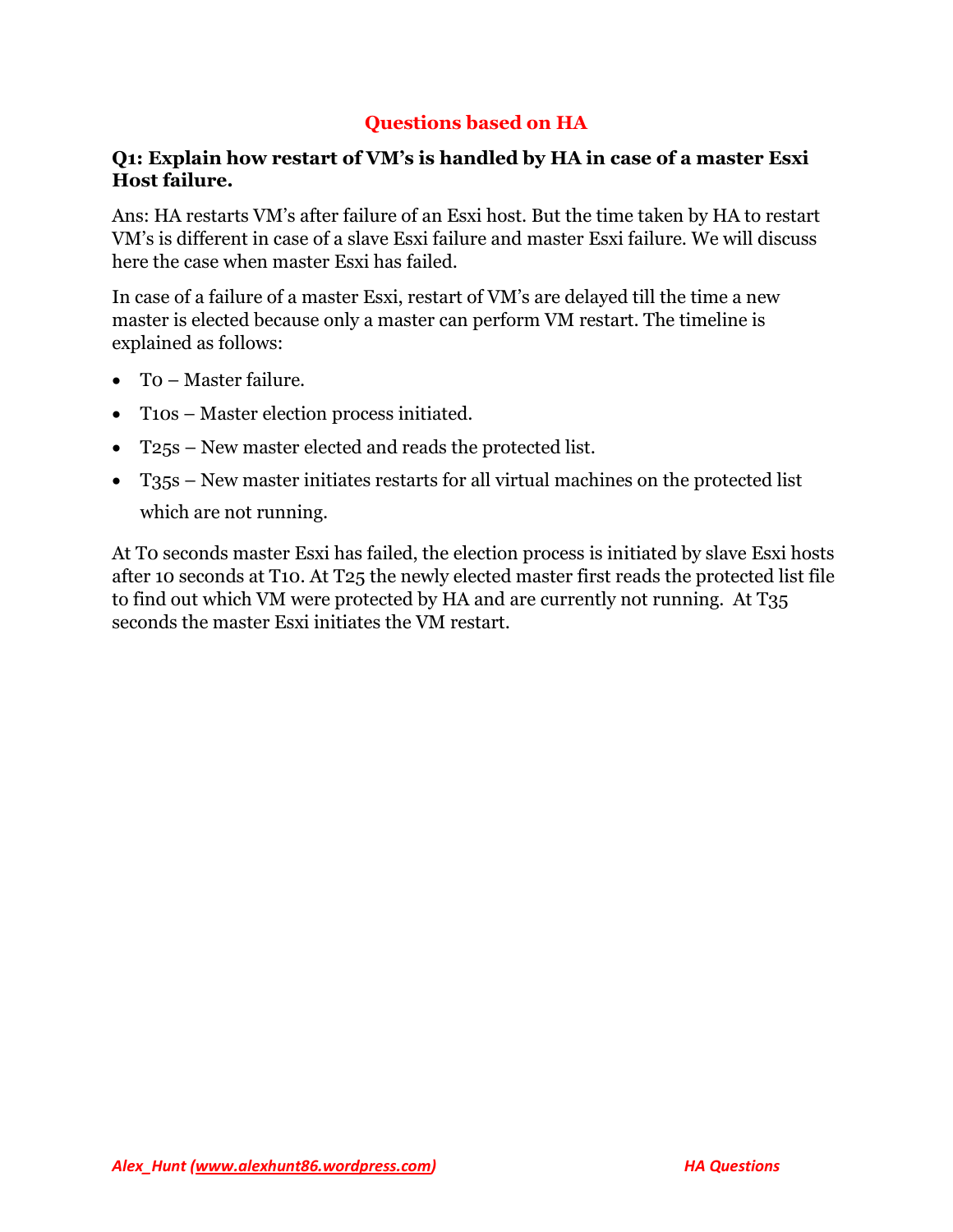

# **Q2: Explain how restart of VM's is handled by HA in case of a slave Esxi Host failure.**

Ans: There are two different scenarios for restarting VM's in case of slave Esxi failure: one where heartbeat datastores are configured and one where heartbeat datastores are not configured. The timeline is as follows:

- T0 Slave failure
- T3s Master begins monitoring datastore heartbeats for 15 seconds
- T10s The host is declared unreachable and the master will ping the management network of the failed host. This is a continuous ping for 5 seconds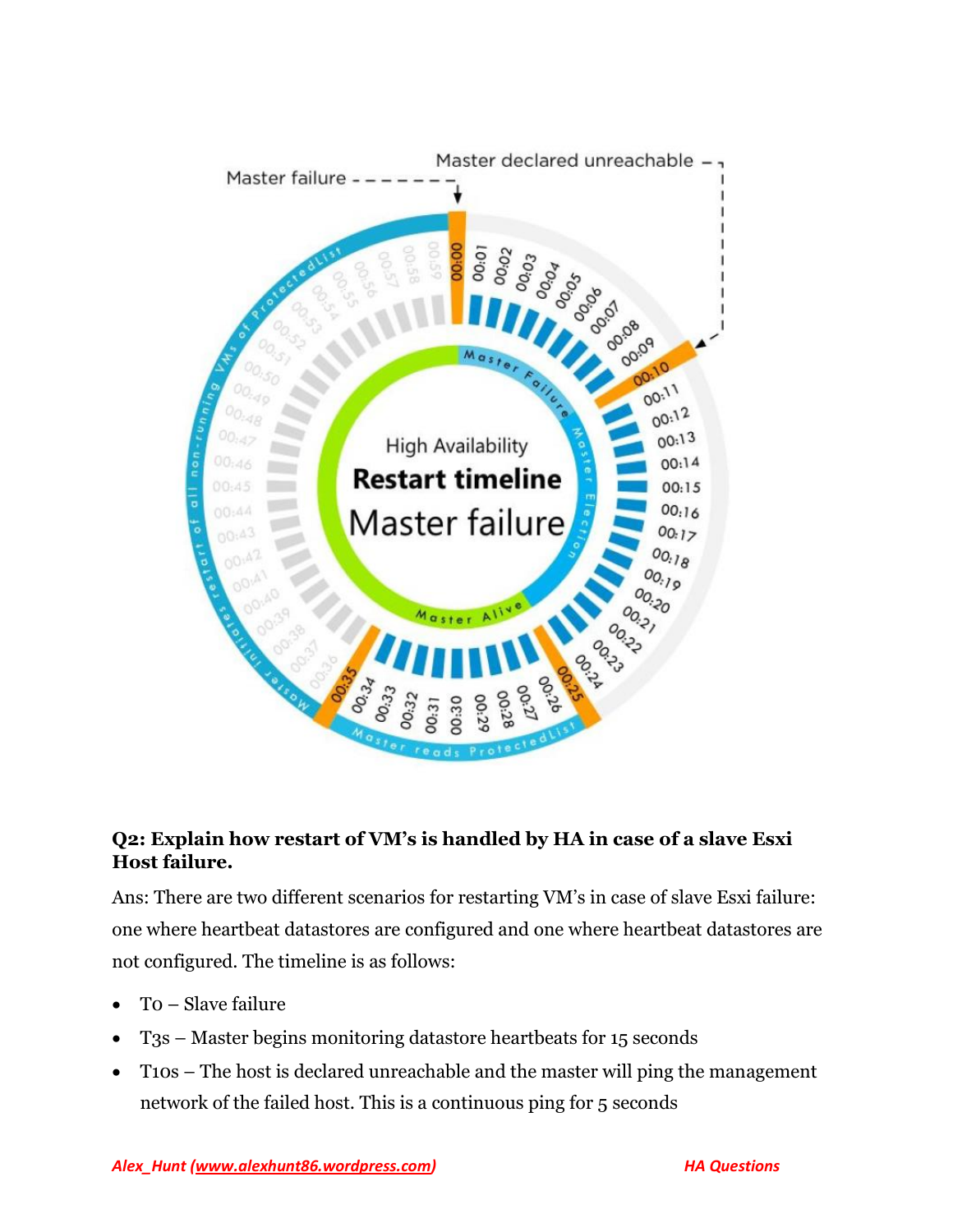- T15s If no heartbeat datastores are configured, the host will be declared dead
- T18s If heartbeat datastores are configured, the host will be declared dead
- The master monitors the network heartbeats of a slave. When the slave fails, these heartbeats will no longer be received by the master. We have defined this as T0. After 3 seconds (T3s), the master will start monitoring for datastore heartbeats and it will do this for 15 seconds. On the 10<sup>th</sup> second (T10s), when no network or datastore heartbeats have been detected, the host will be declared as "unreachable".
- The master will also start pinging the management network of the failed host at the 10th second and it will do so for 5 seconds. If no heartbeat datastores were configured, the host will be declared "dead" at the 15th second (T15s) and VM restarts will be initiated by the master.
- If heartbeat datastores have been configured, the host will be declared dead at the 18th second (T18s) and restarts will be initiated.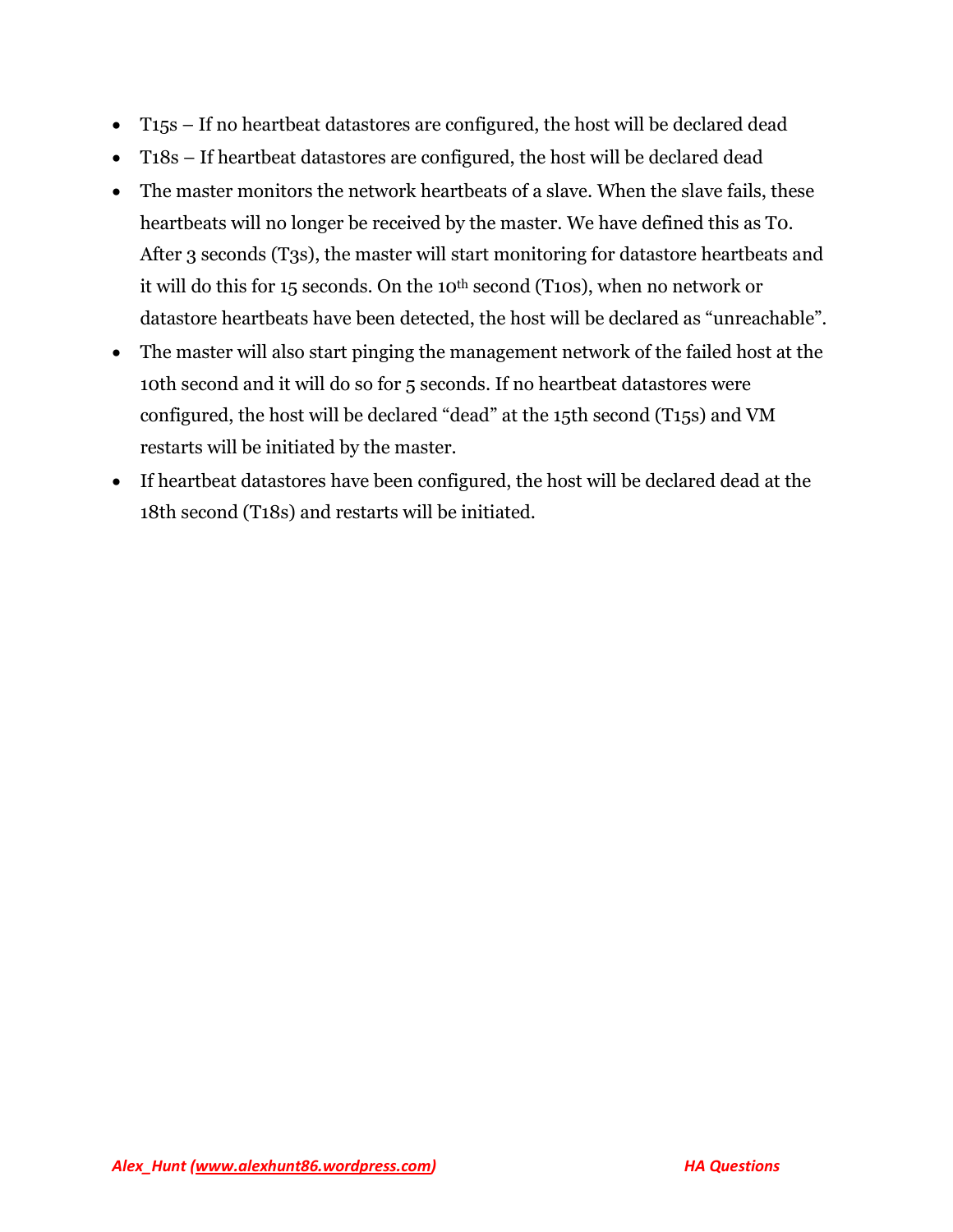

# **Q3: Explain the VM restart retries timeline**

Ans: HA will respond when the state of a host has changed, or when the state of one or more virtual machines has changed. There are multiple scenarios in which HA will attempt to restart a virtual machine of which we have listed the most common below:

- Failed host
- Isolated host
- Failed guest Operating System

Prior to vSphere 5, the actual number of restart attempts was 6, as it excluded the initial attempt. With vSphere 5.0 the default is 5. There are specific times associated with each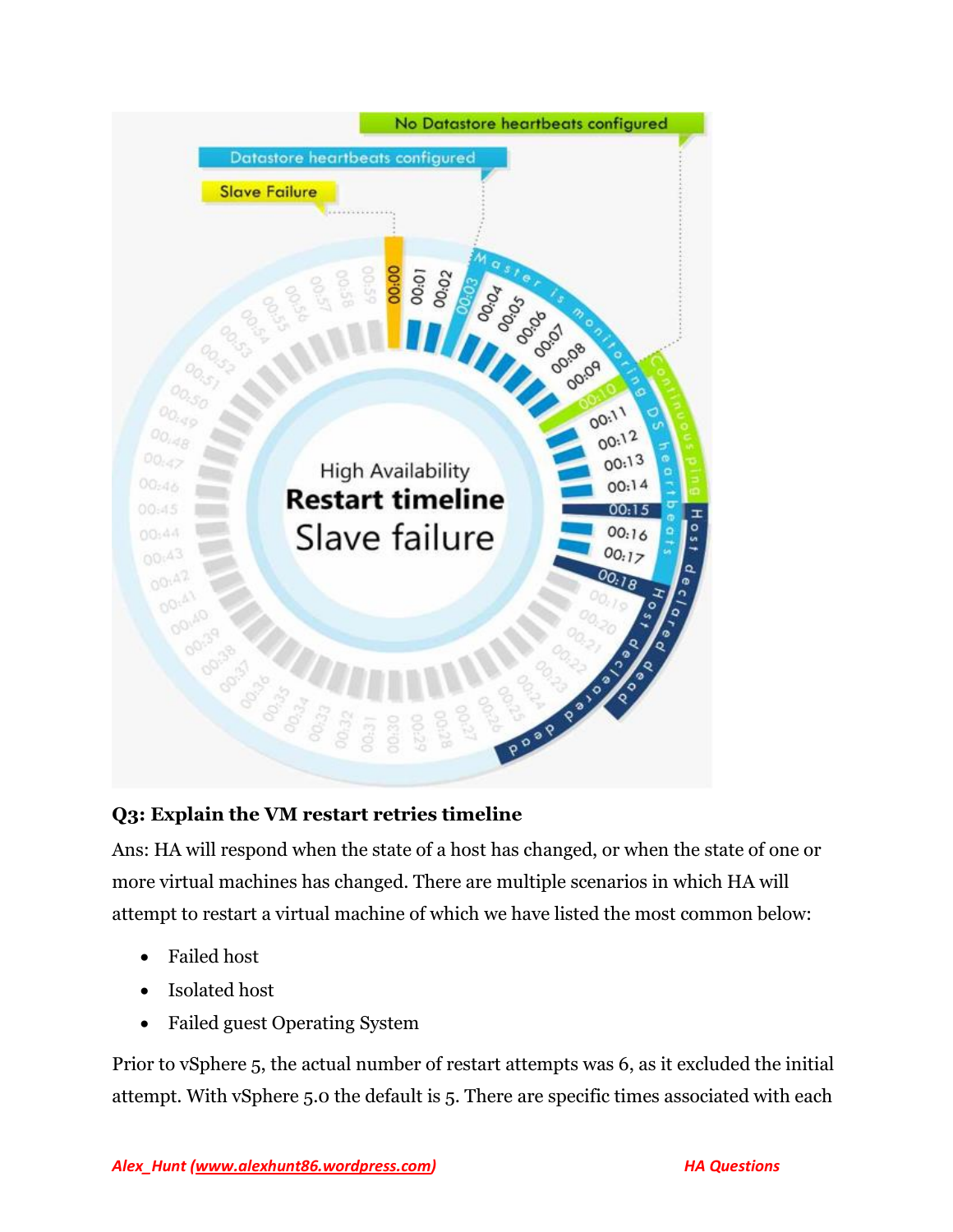of these attempts. The following bullet list will clarify this concept. The 'm' stands for "minutes" in this list.

- T0 Initial Restart
- T2m Restart retry 1
- T6m Restart retry 2
- T14m Restart retry 3
- T<sub>3</sub>0m Restart retry 4

In case of a host failure, HA will try to restart the virtual machine on other hosts in the affected cluster; while performing the restart if this is unsuccessful on that host, the restart count will be increased by 1.

Let's say first restart attempt is made at To minutes when the host failure has occurred (In actual restart is not performed as soon as host has failed because HA takes some time before declaring host failure; read above the 2 scenarios which I have mentioned)

If the first restart attempt is failed, then the restart counter is increased by one and the next restart is attempted after 2 minutes (T2). In the same fashion HA keep trying restarting the VM until issued power on attempt is reported as "completed".

A successful restart might never occur if the restart count is reached and all five restart attempts were unsuccessful.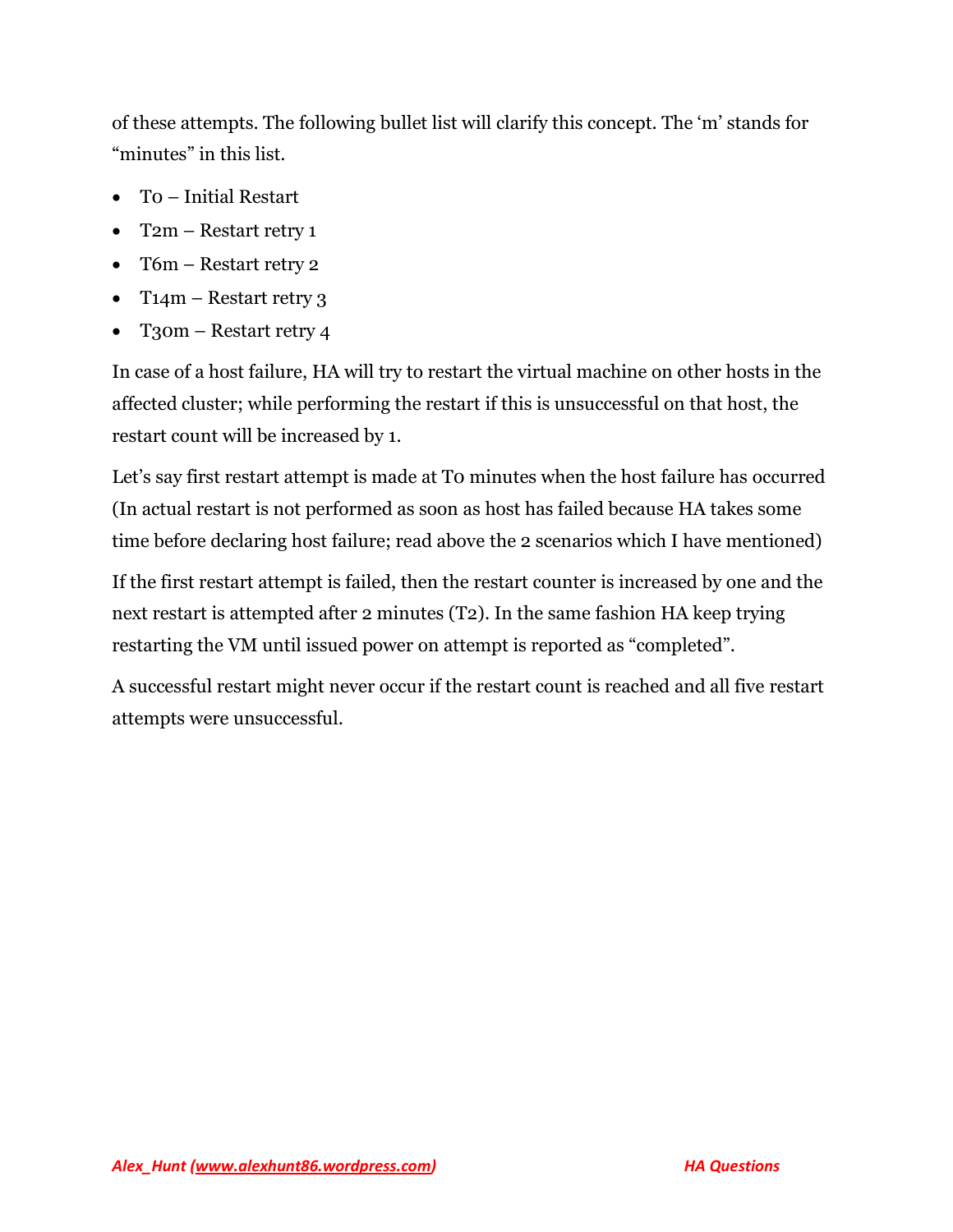

## **Q4: Explain does HA declares or determines that slave Esxi has isolated.**

Ans: Isolation of Esxi hosts are validated on the basis of heartbeats. The timeline for declaring isolation of slave and master Esxi is different. In this case we will discuss isolation of slave Esxi.

HA triggers a master election process before it will declare a slave Esxi host is isolated. In this timeline, "s" refers to seconds:

- T0 Isolation of the host (slave)
- T10s Slave enters "election state"
- T25s Slave elects itself as master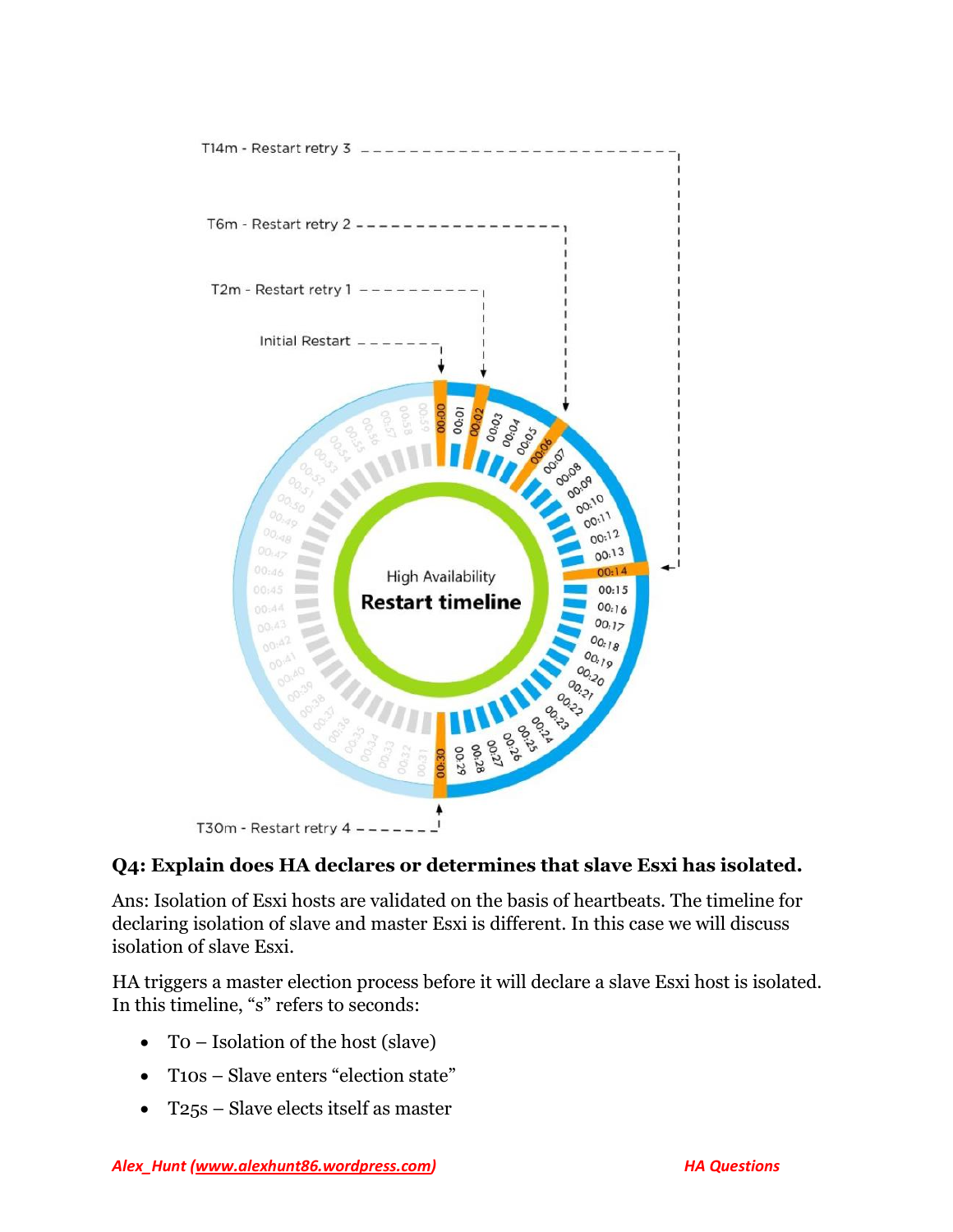- T25s Slave pings "isolation addresses"
- T<sub>3</sub>os Slave declares itself isolated
- T60s Slave "triggers" isolation response

When an Esxi host is isolated, the value in "poweron" file is raised to 1, HA reads this file and validates that Esxi host has been isolated. There is one Poweron file per Esxi host and this file contains entries of all those VM's which are currently powered on an Esxi host.

# **Q5: Explain does HA declares or determines that master Esxi has isolated.**

Ans: In the case of the isolation of a master, this timeline is a bit less complicated because there is no need to go through an election process. In this timeline, "s" refers to seconds.

- T0 Isolation of the host (master)
- T0 Master pings "isolation addresses"
- T5s Master declares itself isolated and "triggers" isolation response

## **Q6: Is admission control policy is dependent on vCenter server and will admission control policy will work if your vCenter is not available.**

Ans: Yes admission control policy is dependent on vCenter Server although it is part of HA and we all knows HA works independently of vCenter Server. Admission control policies doesn't work when at the time of failure of an Esxi host, vCenter server is not available. This doesn't mean VM that were running on failed host will not be restarted, but whatever policy you have chosen that policy will not work.

For E.g.: You have chosen "Specify failover host" policy and dedicated one Esxi host for handling the failover. Now in normal scenario, if a host failure has occurred then HA will failover the failed VM's on only this dedicated host and not on any other hosts in cluster. But if vCenter is not available and this happens then HA might restarts your VM's on other hosts also if there are not sufficient resources available on your specified failover host.

#### **Q7: How does HA determines that Esxi host is network partitioned.**

Ans: There is a slight difference between Esxi host isolation and network partitioned. When multiple slave Esxi hosts has isolated together but they can ping each other than this condition is known as network partitioned.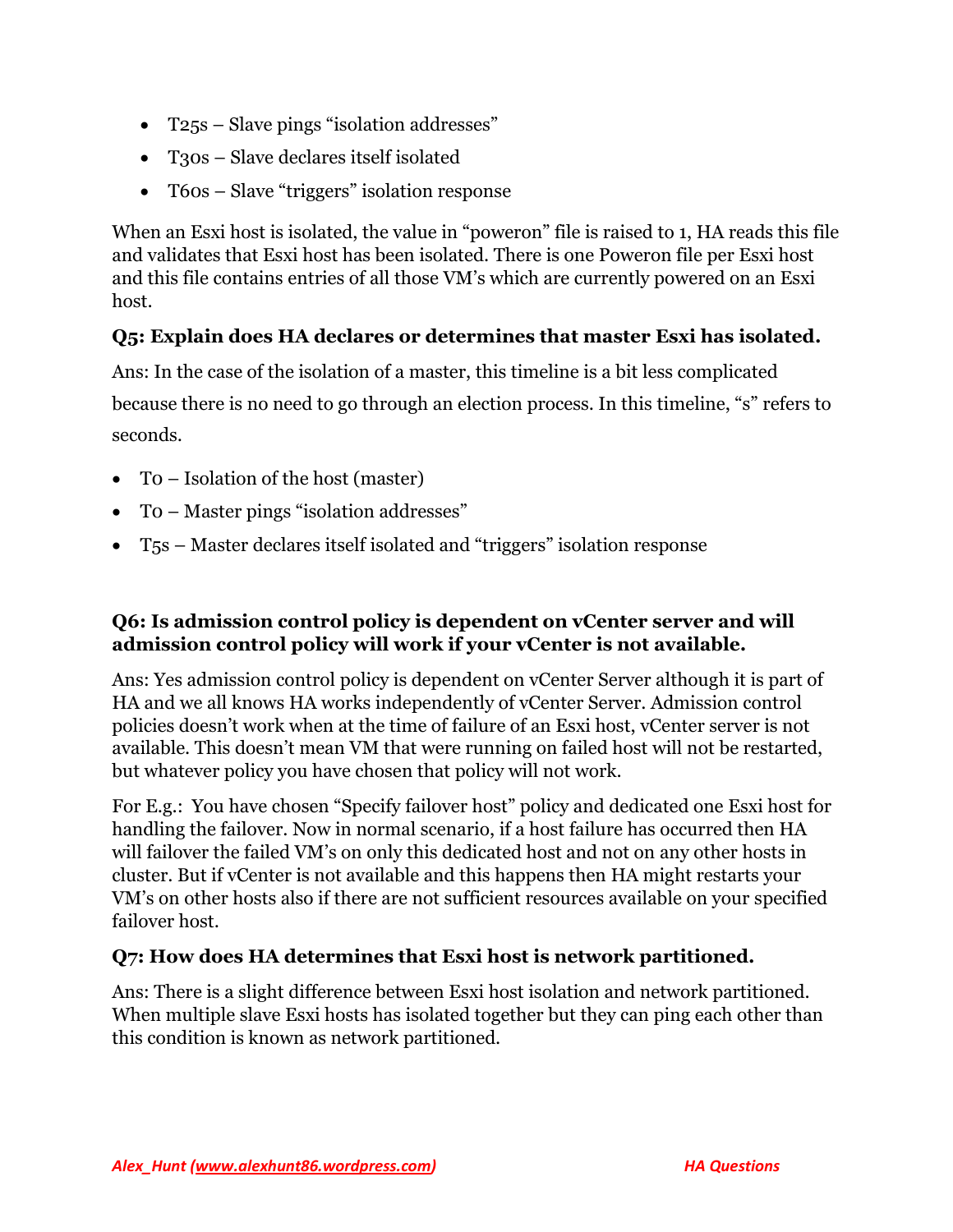For e.g.: Subnet mask of 5 Esxi has been changed then they will be unable to talk to master (being on different subnets) but they can communicate to each other (being on same subnet).

When network partitioned happens in a cluster then election happens between the isolated slaves Esxi and a new master is elected among them. In this case there will be 2 master in a cluster.

## **Q8: How does HA determines which VM's it need to restart which were powered off or shutdown due to triggered isolation response?**

Ans: If isolation response is set to "shut down" or "power off' then when an Esxi host is isolated, VM's are powered off or shutdown as a result of trigger of isolation response. Now the question is how HA keep tracks of which VM were powered off/shutdown due to this trigger.

The answer to this question is as follows: When a VM is shutdown/powered off due to triggering of isolation response than the host that has isolated remove entries of those VM's from poweron file and creates a per virtual machine file inside a directory called "powered off". HA reads these files to identify the state change of the VM's and based on that it takes decision to restart those VM's.

This is necessary because, suppose when a host is isolated and at the same time if someone has manually issued a shutdown/powered off command to a VM, then HA will not restart that VM. There will be no file created for that VM by isolated host because it has been manually shut down.

## **Q10: What are datastore heartbeats and how it is communicating or providing info to FDM that an Esxi host is alive or dead?**

Ans: Datastore Heartbeat is nothing but just a file which is maintained in a reserved area called "Heartbeat Region" on every Esxi host and this file is updated every 5 seconds by the Esxi hosts. The master HA agent checks the timestamp of this file to check the host liveliness. If HA agent file find that this file is not updated in last 5 seconds then it comes to find out that there is some problem with that Esxi host. The naming convention of this file is as follows:

host-<number>-hb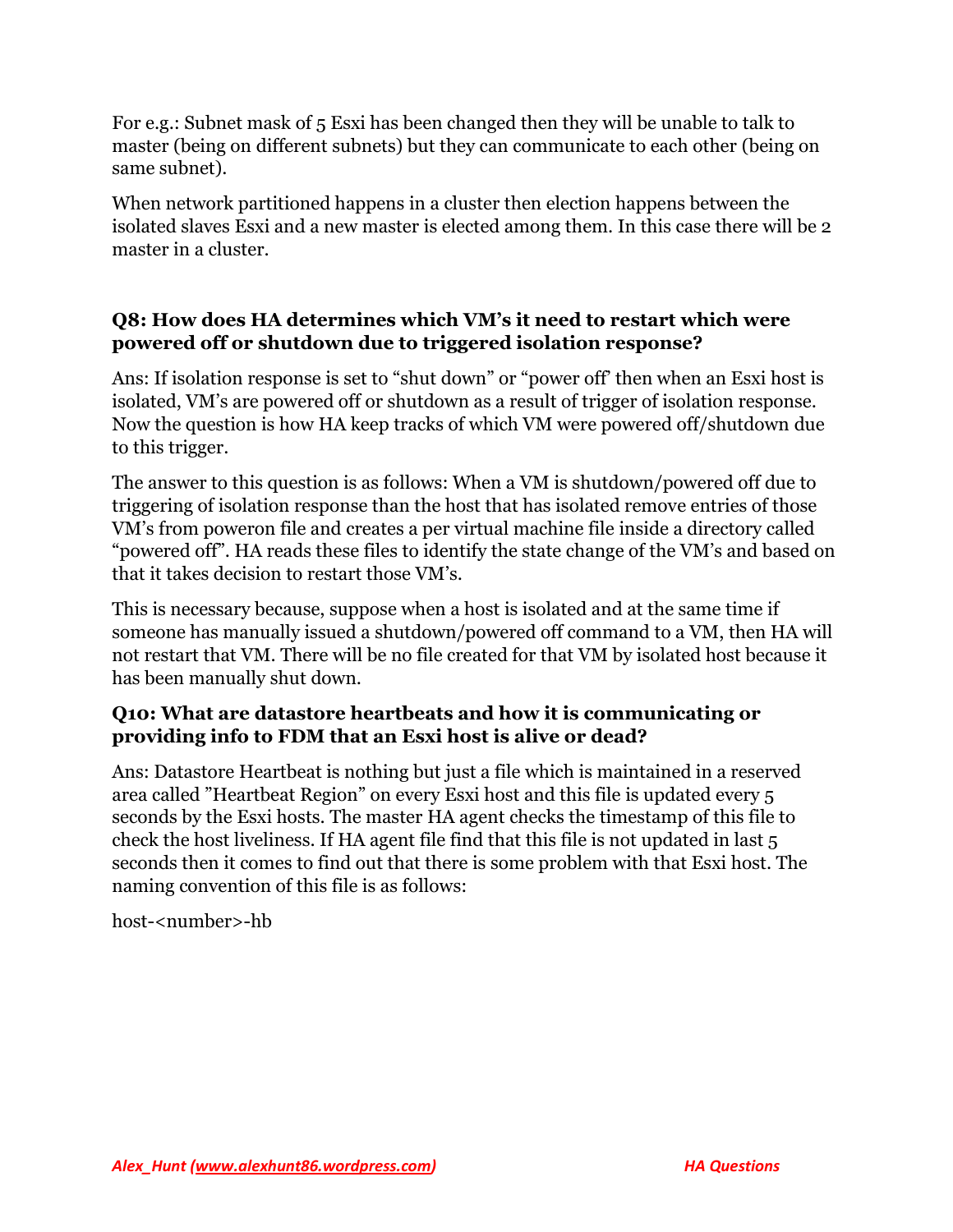| TM-Lab-EMC-008<br>Actions $\star$                                                          |                 |                 |              |                        |                        |                  |      |                | $\equiv$ |
|--------------------------------------------------------------------------------------------|-----------------|-----------------|--------------|------------------------|------------------------|------------------|------|----------------|----------|
| <b>Getting Started</b><br>Monitor<br>Summary<br>Manage                                     |                 |                 |              | <b>Related Objects</b> |                        |                  |      |                |          |
| <b>Alarm Definitions</b><br>Settings                                                       | Tags            | Permissions     | <b>Files</b> | Profiles               | <b>Scheduled Tasks</b> |                  |      |                |          |
| TM-Lab-EMC-008].vSphere-HA/FDM-AF2436CE-4CD6-4120-AFFE-3BC3C65575FF-7-c19c89b-vcenter-tm01 |                 |                 |              |                        |                        |                  |      |                | P٣       |
| Search<br>$\Omega$<br>$\blacktriangledown$ TM-Lab-EMC-008                                  | Name            |                 |              | Size                   |                        | Modified         | Type | c<br>Б<br>Path |          |
| vSphere-HA                                                                                 | protectedlist   |                 |              |                        | 2.177 KB               | 6/13/12 9:56 AM  | File | [TM-Lab-EMC-00 |          |
| FOM-AF2436CE-                                                                              | host-10-poweron |                 |              |                        | 0.46 KB                | 6/14/12 5:55 PM  | File | [TM-Lab-EMC-00 |          |
| naa.600601603aa0.                                                                          | host-23-hb      |                 |              | 0 KB                   |                        | 6/14/12 1:16 PM  | File | [TM-Lab-EMC-00 |          |
|                                                                                            | host-23-poweron |                 |              | 0.39 KB                |                        | 6/14/12 6:06 PM  | File | [TM-Lab-EMC-00 |          |
|                                                                                            | host-10-hb      |                 |              | 0 KB                   |                        | 6/14/12 12:44 PM | File | [TM-Lab-EMC-00 |          |
|                                                                                            | host-34-hb      |                 |              | 0KB                    |                        | 6/14/12 1:37 PM  | File | [TM-Lab-EMC-00 |          |
|                                                                                            | host-34-poweron |                 |              |                        | 0.01 KB                | 6/14/12 1:37 PM  | File | [TM-Lab-EMC-00 |          |
|                                                                                            |                 | host-36-hb      |              |                        | 0 KB                   | 6/14/12 1:36 PM  | File | [TM-Lab-EMC-00 |          |
|                                                                                            |                 | host-36-poweron |              |                        | 0.3 KB                 | 6/14/12 6:01 PM  | File | [TM-Lab-EMC-00 |          |

# **Q11: How protection or unprotection of virtual machines is done by HA.**

Ans: When the state of a virtual machine changes, vCenter will direct the master to enable or disable HA protection for that virtual machine. Protection, however, is only guaranteed when the master has committed the change of state to disk.

This state is distributed across the datastores and stored in the "Protectedlist" file. When the power state change of a virtual machine has been committed to disk, the master will inform vCenter Server so that the change in status is visible in vCenter.

When a VM is powered off it is removed from the "Protectedlist" file.

#### **Protection Overflow**

| Step 1 | Power on VM through vCenter                                                                  |
|--------|----------------------------------------------------------------------------------------------|
| Step 2 | vCenter request Hosts to power on VM                                                         |
| Step 3 | When vCenter learns the VM is powered on, vCenter tells<br>master HA agent to protect the VM |
| Step 4 | Master takes responsibility for the VM and updates protectedlist                             |
| Step 5 | When committed to disk the master informs vCenter                                            |
| Step 6 | vCenter reports the VM as protected                                                          |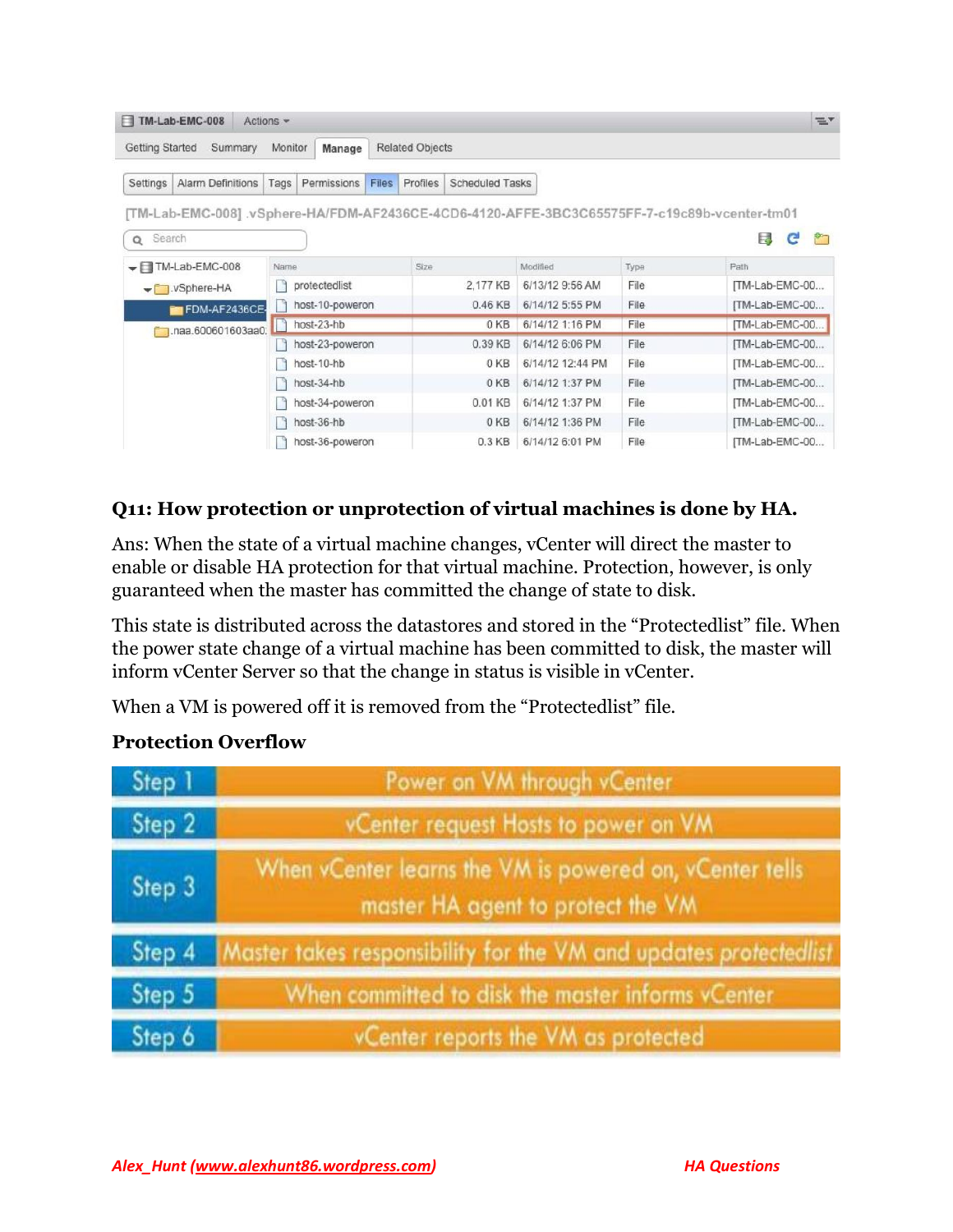## **Unprotection workflow**



### **Q12: How does HA keep track of which VM are needed to be restart in case of an Esxi host failure?**

Ans: When an Esxi host fails, the VM's which were running on that Esxi are restarted on remaining nodes in the cluster. But how HA knows that how many VM's were running on the host before it has failed. The answer is:

HA takes help of 2 files namely "poweron" and "Protectedlist". The "poweron file is maintained by each Esxi host individually and it contains entries of those VM's which are currently running on that Esxi. The "Protectedlist" file is maintained at datastore level and tells HA that what were the VM's which were protected before the failure. On the basis of contents of these 2 files HA takes decision of restarting VM's.

When a VM is powered off manually then entry of that VM is removed from "Protectedlist" file so that HA do not accidently restart that VM also.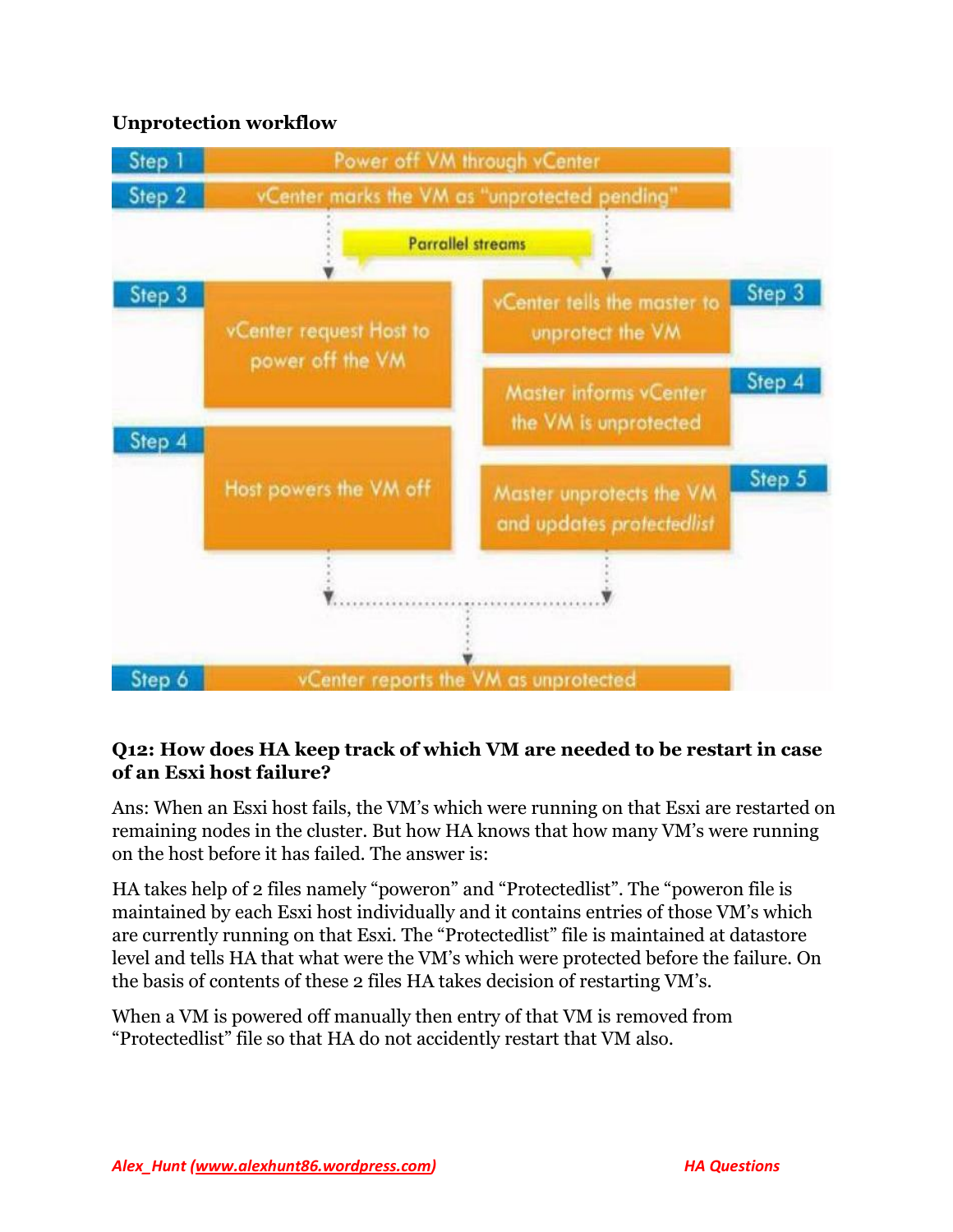#### **Q13: Which parameter need to configure to increase the response time for isolation detection.**

Ans: You can configure a parameter called "das.isolationShutdown.Timeout". The value of this parameter is specified in minutes and it is time which will be taken by HA to gracefully shutdown a VM when isolation response is set to "Shutdown VM" and it is triggered.

## **Q14: What are the conditions when election of master takes place in a cluster?**

Ans: A master is elected by a set of HA agents whenever the agents are not in network contact with a master. A master election thus occurs when HA is first enabled on a cluster and when the host on which the master is running:

- fails,
- becomes network partitioned or isolated,
- is disconnected from vCenter Server,
- is put into maintenance or standby mode,
- or when HA is reconfigured on the host.

Note: Removing slave Esxi from a cluster doesn't have any effect on election process i.e. if any slave Esxi is removed or shutdown or put into maintenance mode, election will not happen.

## **Q15: What will happen when election of master is going on in a cluster and at the same time one of the slave Esxi host also failed? How this failure will be handled since at the time of failure there is no master Esxi host.**

Ans: It is mandatory that for restarting VM's master should be present in cluster. Now when election is happening in a cluster, it takes 15 seconds to complete the election process. Now during that time if a slave Esxi also fails then restart of VM has to wait until election process is completed.

The newly elected master will first read the "Protected List" file to find out the VM's whose power state has been changed. After reading that file it will decide that how many vm's were there which failed during election time and then will perform restart of those VM's.

### **Q16: What are the things which HA takes into account before restarting VM's?**

Ans: HA has to take many things into considerations before restarting VM's in case of Esxi failure. These includes:

- 1. CPU and memory reservation including memory overhead.
- 2. Unreserved capacity of host in cluster
- 3. Restart priority of VM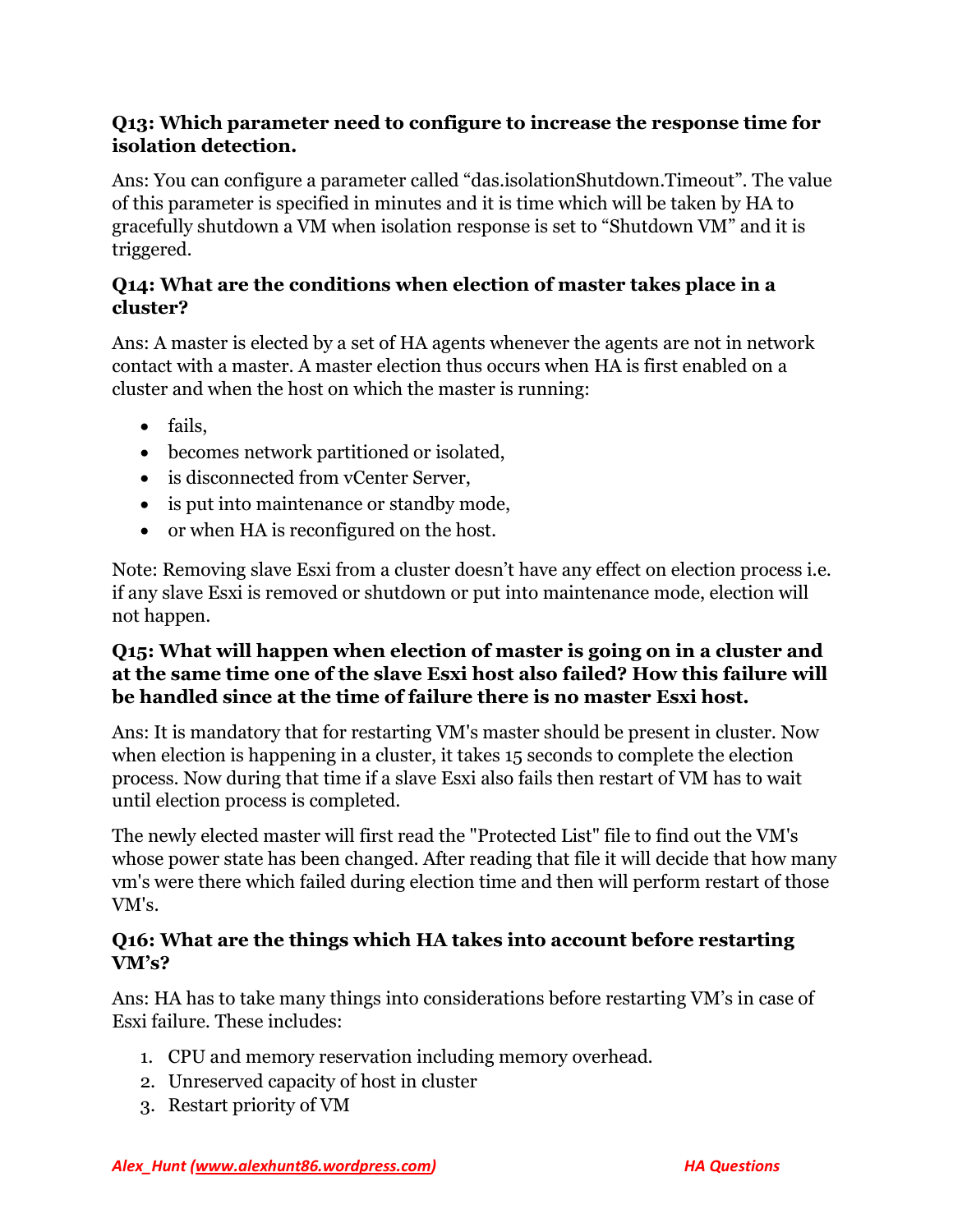- 4. VM to host compatibility
- 5. Number of dvPorts required by VM and number of dvPorts that are available
- 6. Max no vCPU & VM that can be run on a given host.
- 7. Restart latency

## **Q17: What will happen if a VM fails when SvMotion was going on that VM and has not been completed yet? How this failure will be handled by HA?**

Ans: If a virtual machine needs to be restarted by HA and the virtual machine is in the process of being Storage vMotioned and the virtual machine fails, the restart process is not started until vCenter informs the master that the Storage vMotion task has completed or has been rolled back.

### **Q18: Will master election happen if a new Esxi that has visibility to more datastores than existing master is introduced in a cluster?**

Ans: No election will not happen even if the newly introduced Esxi has visibility to more datastores than master Esxi host. But if you reconfigure HA on the cluster then the newly added Esxi will become master because it is connected to more number of datastores.

### **Q20: If a slave Esxi has been removed from a cluster then will election be triggered again?**

Ans: No removal of slave Esxi from cluster doesn't has any impact on master. No election will be happening in this case.

### **Q19: Does HA seeks assistance from DRS before starting failover of failed VM's?**

Ans: Yes HA do takes assistance from DRS sometimes before starting the failover of failed VM's. If a cluster is configured with admission control policies and either "specify number of host failure cluster tolerates" or "percentage" based policy is used then sometimes it may happen that resources are not fully available on single host and is scattered throughout the cluster. In that case HA will wait before performing failover of VM's and ask assistance of HA to defragment the resources.

# **Scenario Based Questions?**

#### **Q1: Suppose that one of the slave Esxi host has been failed and HA is trying to restart the VM's that were on the failed host. For one particular VM 3 restart attempt has been already made and during the 4th restart attempt master fails itself. Now how the restart of this VM will be handled.**

Ans: The restart count will be reset to zero if master fails when it is in process of attempting restarts of failed VM's. This means again 5 attempts of restart can be made on VM.